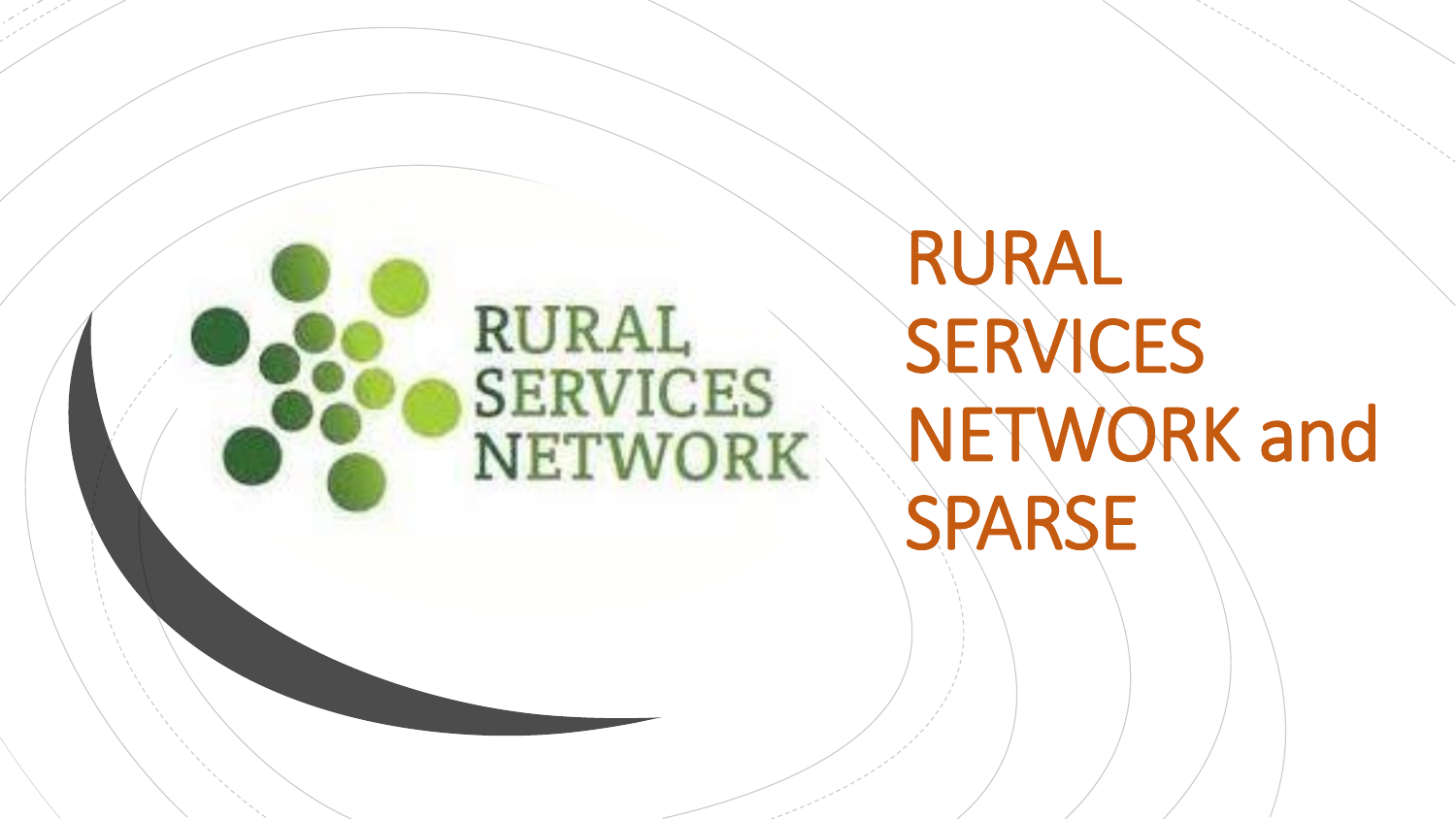## RURAL SERVICES NETWORK and SPARSE

- Ribble Valley Borough Council (RVBC) are the only Lancashire Borough or District Local Authority to be eligible for membership of SPARSE.
- RVBC have been members for over 20 years.
- Previously to attend meetings meant a trip to London for a 2-hour meeting.
- Using Zoom: Average attendance now 120, before 20 Local Authorities.
- Now take advantage by expanding to include rural towns and villages.

## **HENCE THIS PRESENTATION**



(Source RSN Website)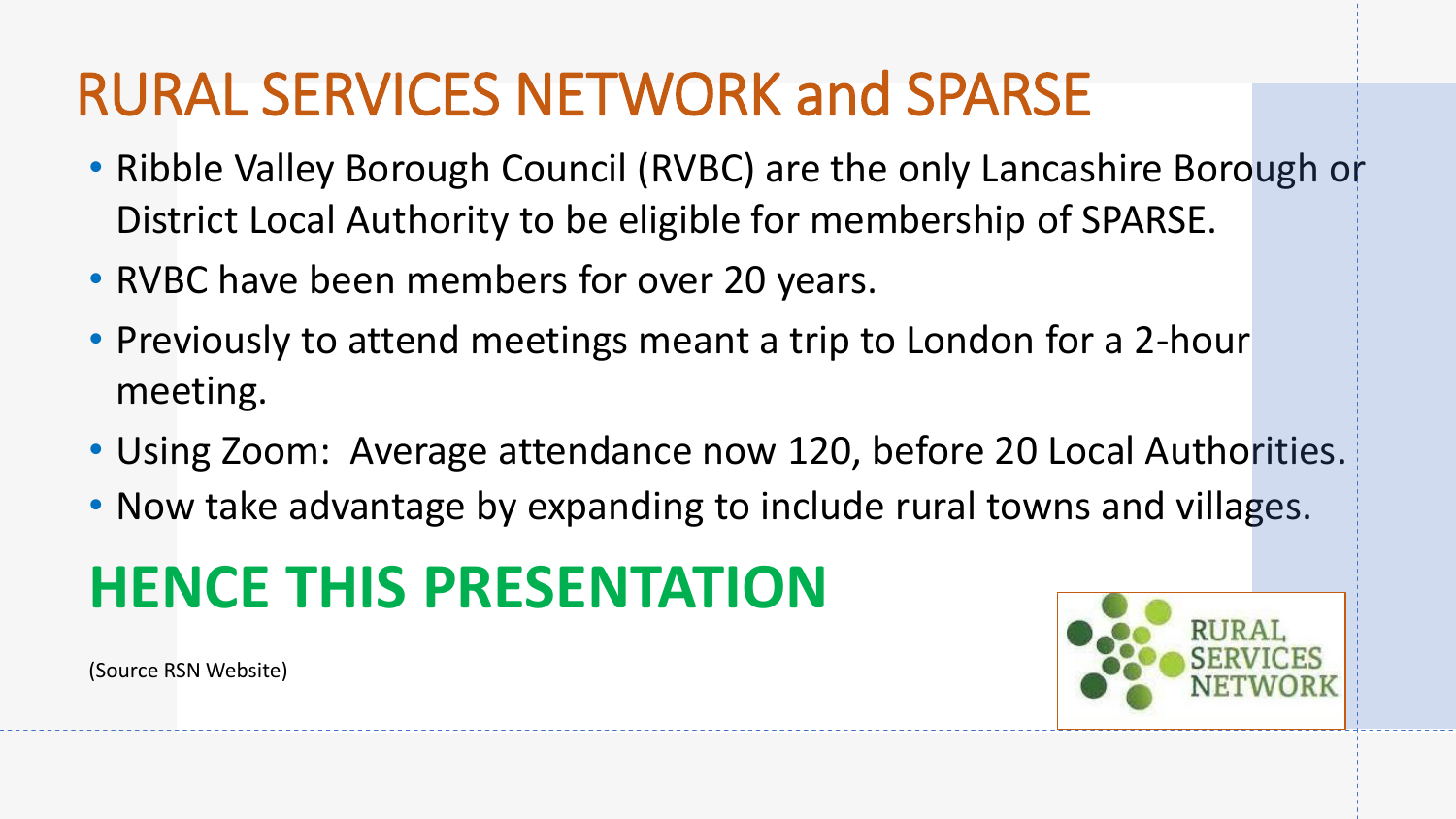WHAT IS THE RURAL SERVICES NETWORK (RSN)? The National Voice for Rural Areas.



- **RSN** is a Special Interest Group of the Local Government Association
- National champion for rural services.
- **Shares best practice and rural expertise among members.**
- **The RSN has different levels of membership and currently represents:** 
	- **92 Local Authorities in Sparse Membership**
	- 22 Local Authorities in Rural Assembly Membership
	- 216 Organisations across England as part of the Rural Services Partnership
	- 232 Rural Market Towns and Larger Parishes.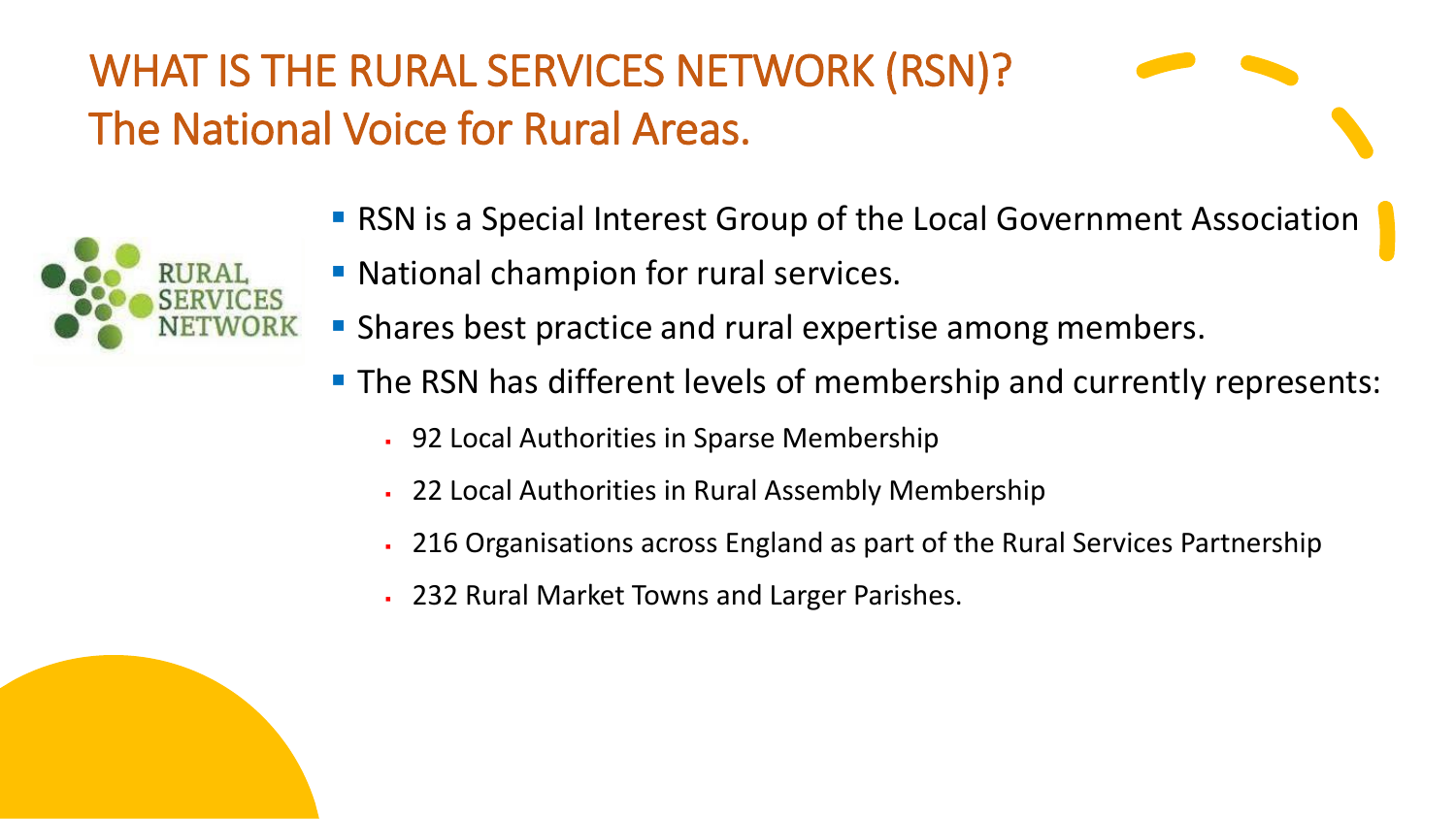#### LOCAL AUTHORITY MEMBERS – SPARSE (RIBBLE VALLEY IS A SPARSE MEMBER)

- **Most sparsely populated local authorities.**
- RSN campaigns for fairer funding for public services in these rural areas.
- Revitalising Rural: challenge Government on policy areas that affect rural communities.
- **EXE** Represents rural Local Authorities campaigning for fairer funding for Rural Areas.
- Government should produce a comprehensive long term and funded Rural Strategy.
- RSN have developed a Template Rural Strategy.

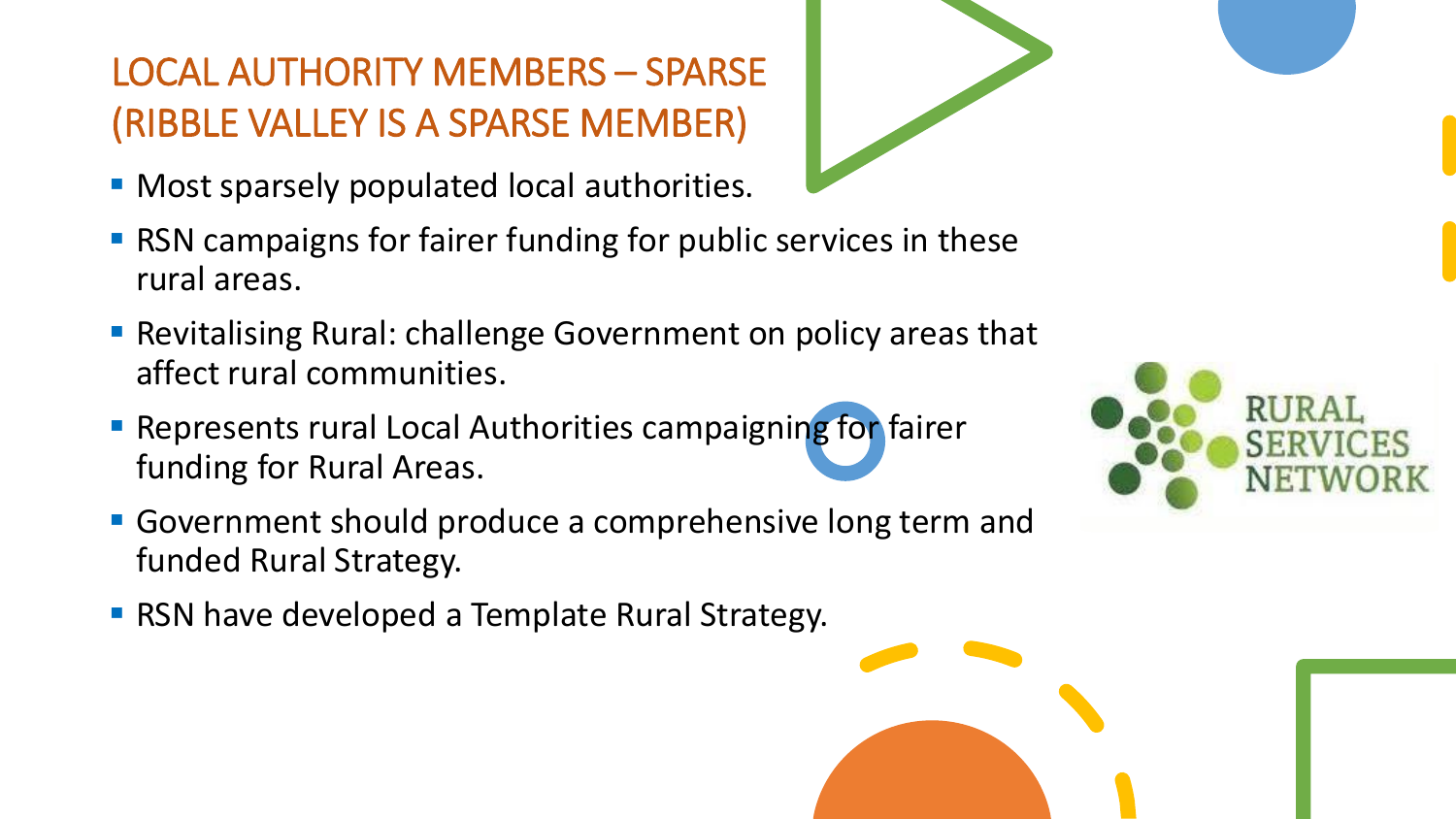#### A RURAL MARKET TOWN GROUPING OF THE RSN (CLITHEROE AND LONGRIDGE TOWN COUNCILS ARE MEMBERS)

- RSN is creating a Rural/Market Town Group for rural towns which are the meeting place or service centre for their adjacent rural areas.
- Services provided:



- **Monthly Funding Digest.**
- Involvement in RSN Consultation Programme.
- Dedicated Rural Market Town Group newsletter.
- Free access to the Rural Services Network Seminar Programme.
- Twice yearly meeting of the Rural Market Town Group (via ZOOM).
- Yearly meeting of the Rural Market Town Group Clerks (via ZOOM).
- Cataloguing of good practice and learning material.

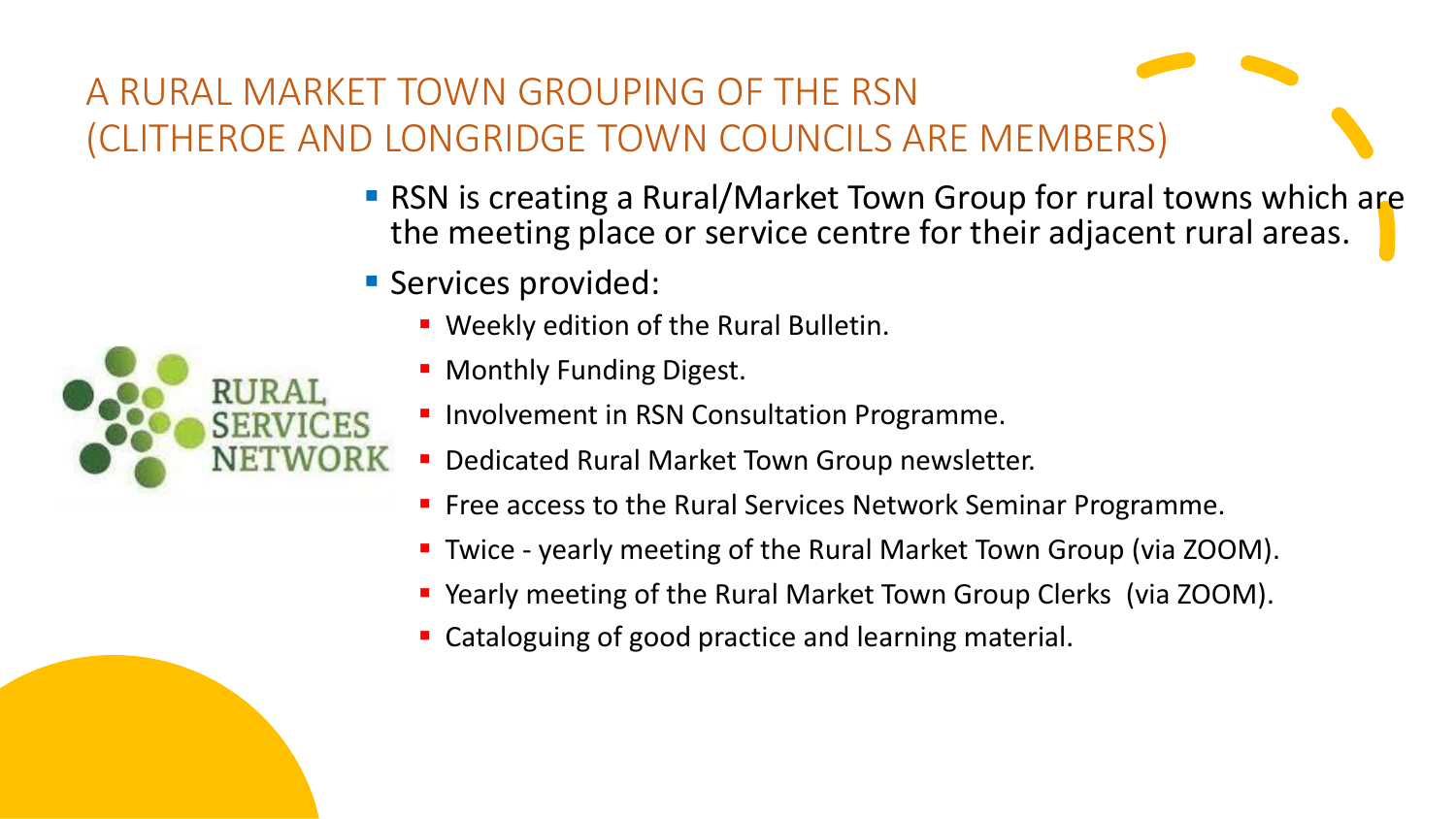#### NEW RURAL VILLAGE GROUP

- Parishes in rural areas (generally population size of 1,500 or above) containing a central village or villages from which local services (for instance shop, post office, pub, church, village hall) flow to the population of the parish.
- Over 17% of the English population live in rural areas, about a quarter live in rural villages.
- Starting the recruitment process across Parish Councils.
- **Period of free 'no obligation' membership to introduce parishes into the** group who can decide after that period if they wish to continue.
- Important that the village services case is made time and again need to achieve as much joined up thinking and working as is possible.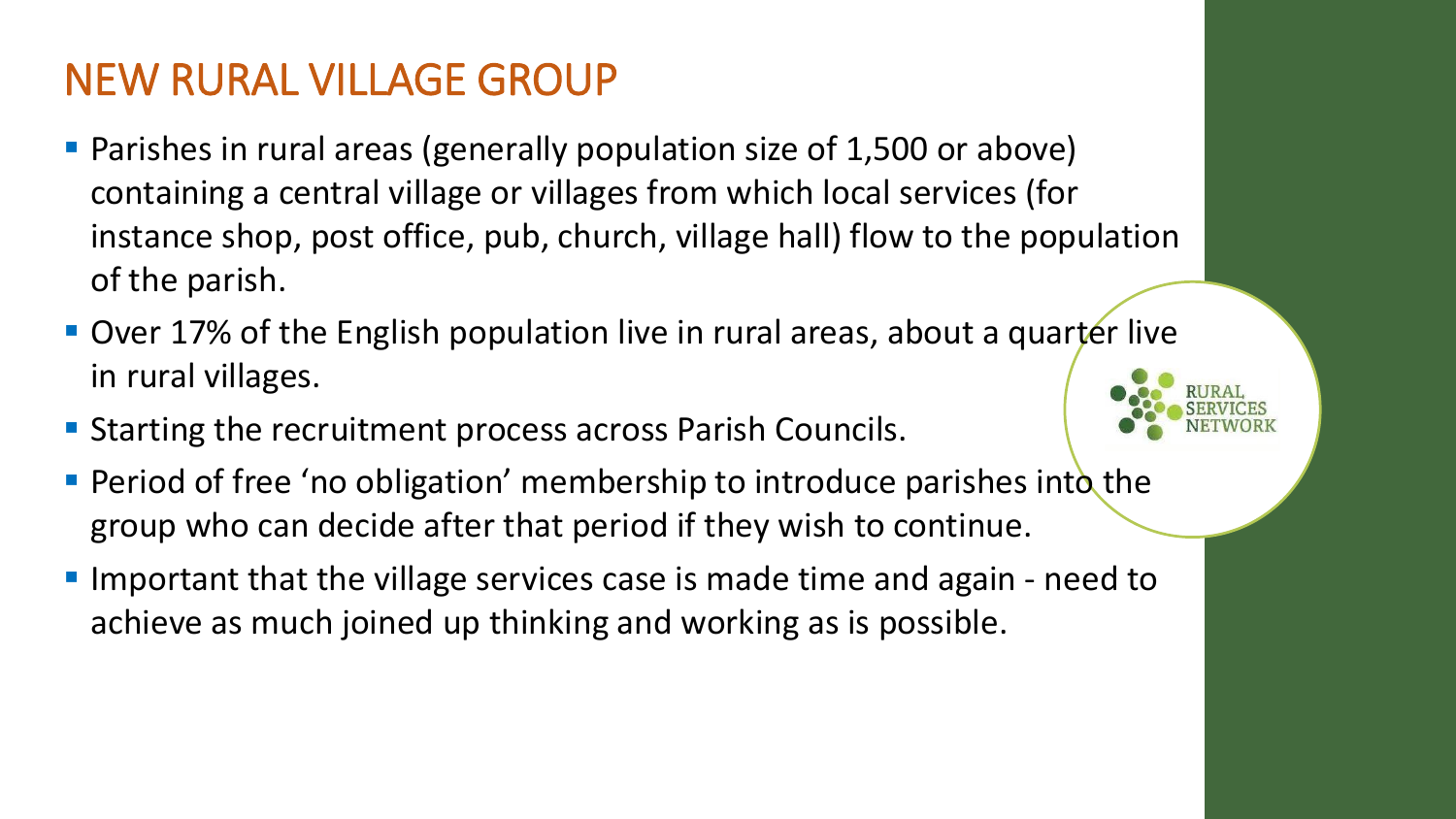# RURAL VILLAGE GROUP - SERVICES PROVIDED

- **A Weekly Rural Bulletin:** Rural News, Member Insight, Economic Profiling, Spotlights on Economy & Housing, Hinterland, Analysis/Commentary Pieces, Week in Parliament
- **A Monthly Funding Digest & Government Consultations:** with funding and grant opportunities, along with relevant Government Consultations related to rural areas.
- **A Rural Village Group (RSVG) Newsletter:** bi-annual newsletter rural transport, broadband, affordable housing.
- **Area Profiles:** of your Principal Council (RVBC) issued once a year key statistics to give overall picture of local area to help plan services and understand local issues.
- **Engagement and Involvement in RSN Campaigns**.
- **Involvement in the RSN Consultation Programme:** responding to Government Consultations, White Papers, Calls for Evidence and Select Committee Inquiries.

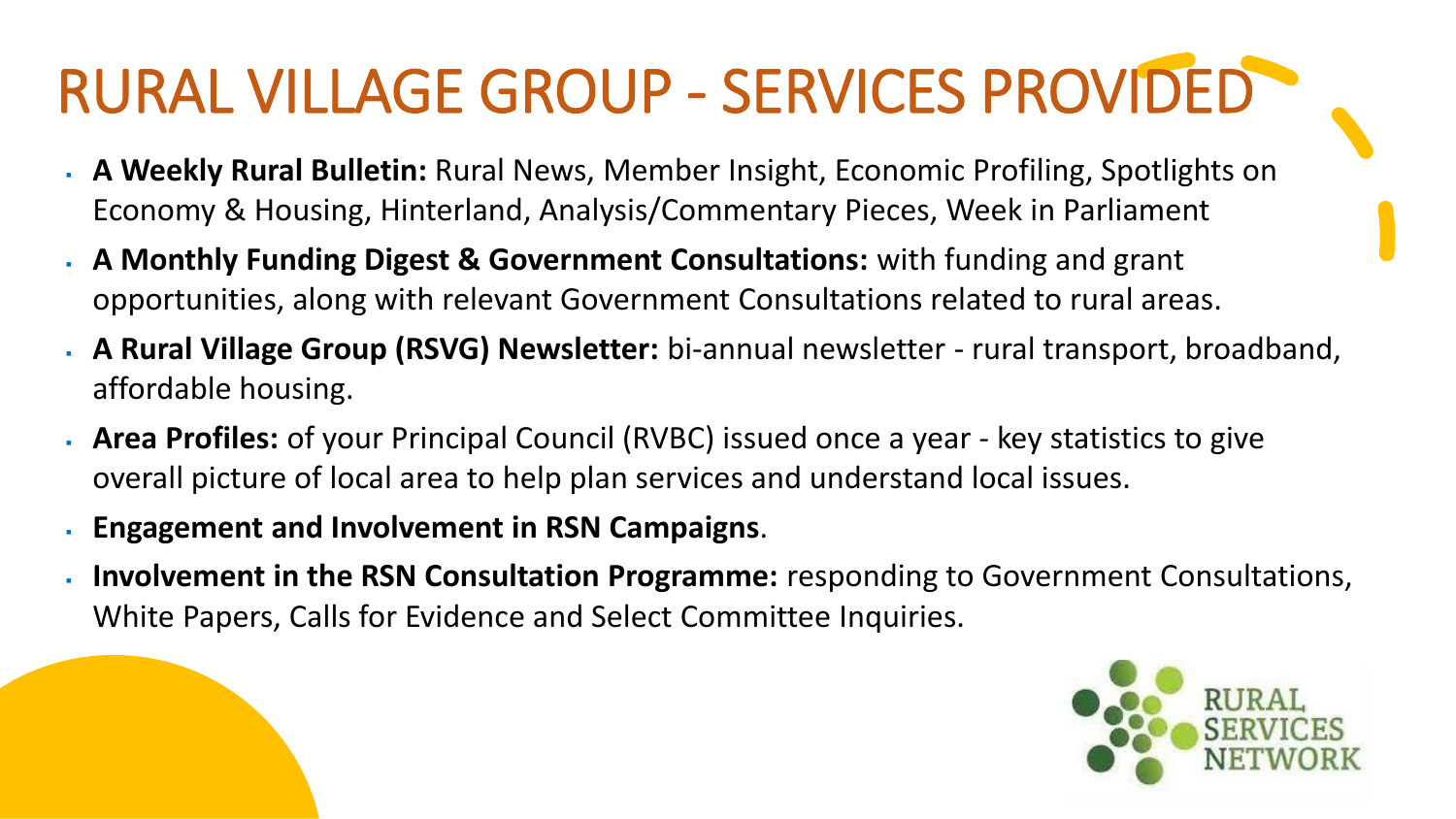# RURAL VILLAGE GROUP SERVICES (Contd..)

- **Annual Rural Village Services Group (RSVG) Meeting: dedicated for** discussions of key strategic issues facing rural villages across England. This meeting would also involve discussions on Rural Vulnerability and Utility Company services.
- . **Annual Rural Poll:** seeking to establish the top 5 issues currently facing Rural Village Group members across England.
- **Facilitating Member Networking on a National Economic Level:** through more joint working, networking with the goal of tackling most relevant rural challenges, seeking solutions and improvement.
- **Poung People:** To facilitate work in key areas, members may nominate a representative interested in young people in their rural area, who may be contacted to gather specific views and evidence throughout the year to support national campaigning.



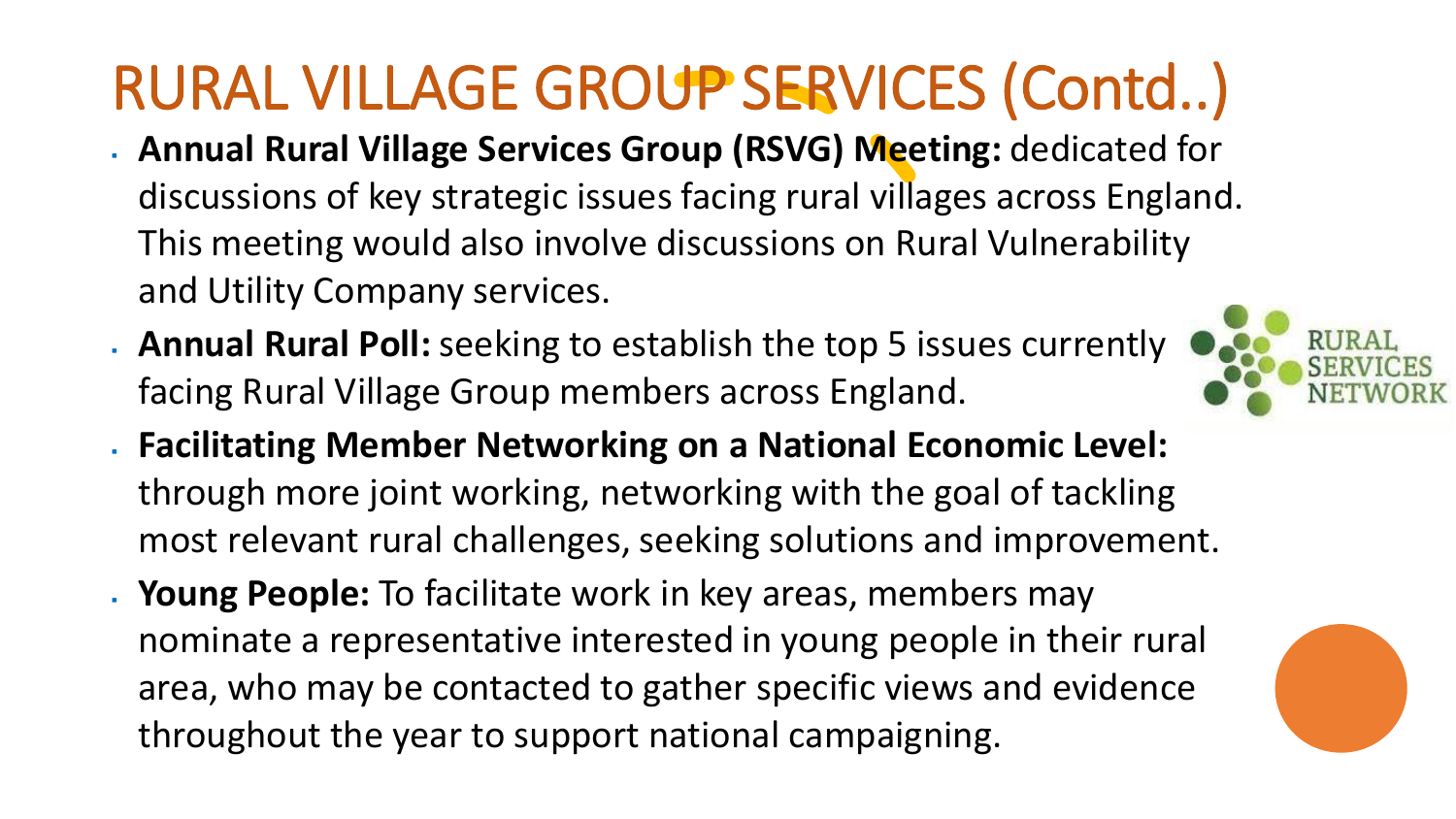## Rural Villages Services Group

### What will it cost?

RSN will give a period of free 'no obligation' membership (ends 31 March 2022) to introduce parishes into the group and they can decide after that period if they wish to continue.

### Proposed fees after March 2022 – based on population.

- **E70 per annum plus VAT for Local Councils of up to 2,750.**
- £80 similarly plus VAT p.a. for Local Councils with 2,750 to 5,000.
- **EPU PLUANGE 15 FOR 15 FOR 15 FOR 15 FOR 15 FOR 15 FOR 15 FOR 15 FOR 15 FOR 15 FOR 16 FOR 16 FOR 16 FOR 16 FOR 16 FOR 16 FOR 16 FOR 16 FOR 16 FOR 16 FOR 16 FOR 16 FOR 16 FOR 16 FOR 16 FOR 16 FOR 16 FOR 16 FOR 16 FOR 16 FOR**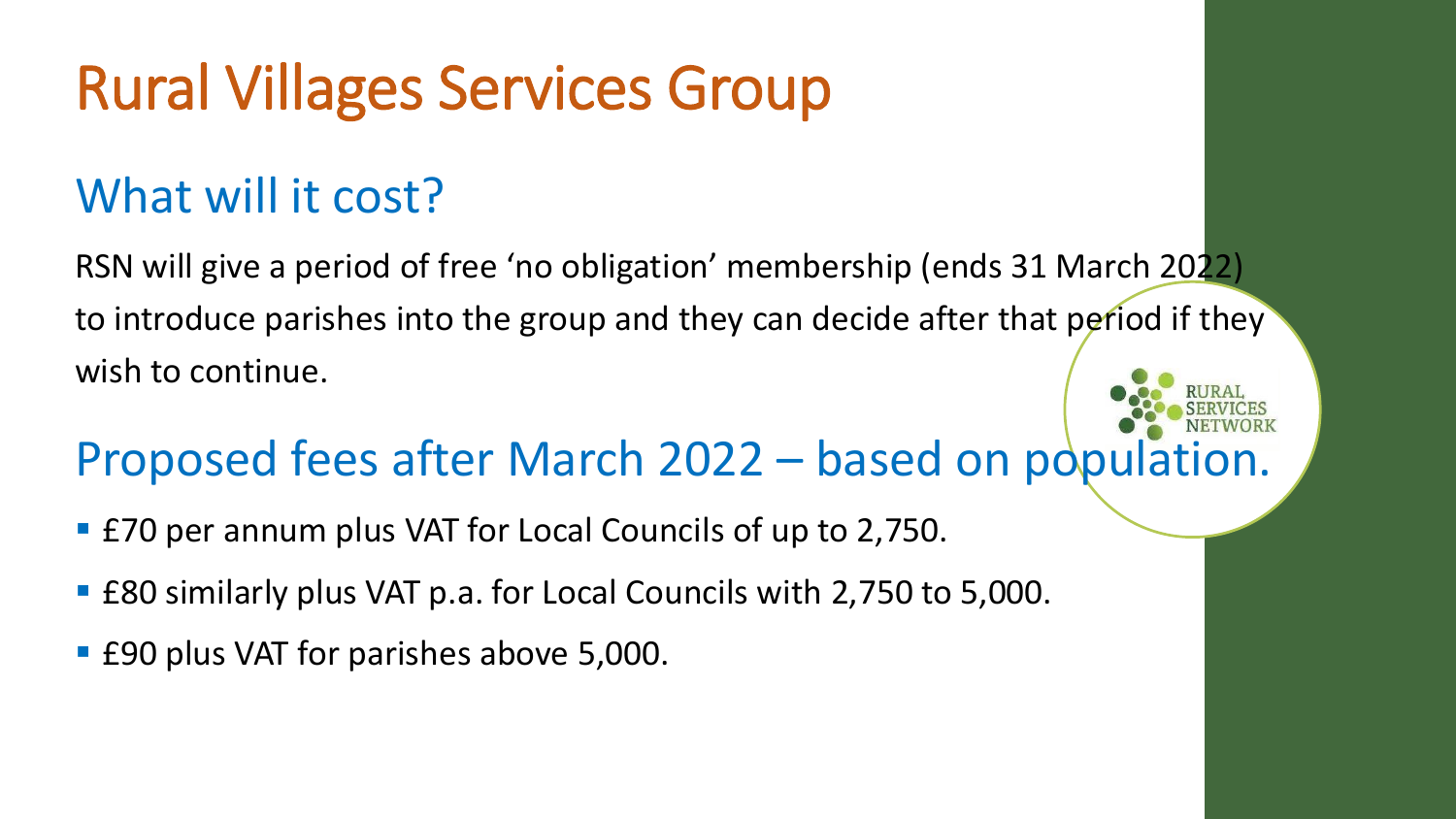### RURAL VILLAGE GROUP – ELIGIBILITY

#### Size of Parish the RSN is looking to join the group.



| <b>Village</b>             | <b>Size</b> | <b>Village</b>               | <b>Size</b> |
|----------------------------|-------------|------------------------------|-------------|
| Aighton, Bailey & Chaigley | 1,249       | <b>Billington and Langho</b> | 4,555       |
| Chatburn                   | 1,104       | Chipping                     | 1,046       |
| Clayton-le-Dale            | 1,142       | Mellor                       | 2,126       |
| Read                       | 1,383       | Ribchester                   | 1,535       |
| Sabden                     | 1,371       | Simonstone                   | 1,152       |
| Whalley                    | 2,645       | Wilpshire                    | 2,569       |

Parish Councils not in the Rural Village Group are entitled to a Rural Associate Service.

This entitles them to receive the Rural Bulletin (weekly) and the Rural Funding Digest (monthly) free of charge. Associates **are not** entitled to receive any other RSN services but Bulletin & Digest should enable them to keep up to date with key rural news and issues relevant to rural areas.

#### **Can I have a show of hands of how many of the Councils present are interested in joining.**